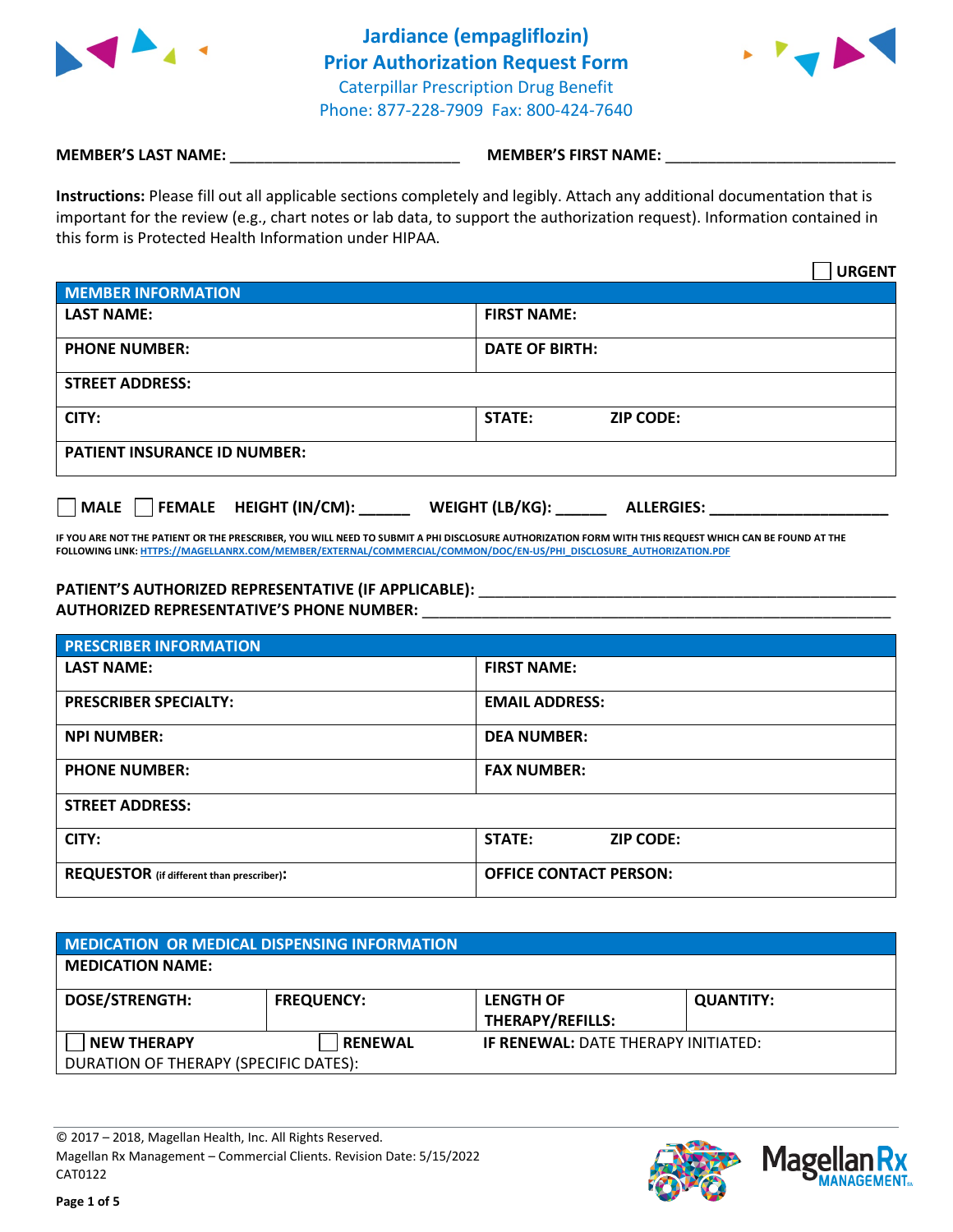



**MEMBER'S LAST NAME:** \_\_\_\_\_\_\_\_\_\_\_\_\_\_\_\_\_\_\_\_\_\_\_\_\_\_\_ **MEMBER'S FIRST NAME:** \_\_\_\_\_\_\_\_\_\_\_\_\_\_\_\_\_\_\_\_\_\_\_\_\_\_\_

|                                                                                                                             | 1. HAS THE PATIENT TRIED ANY OTHER MEDICATIONS FOR THIS CONDITION?                                                    | YES (if yes, complete below)<br><b>NO</b> |  |  |
|-----------------------------------------------------------------------------------------------------------------------------|-----------------------------------------------------------------------------------------------------------------------|-------------------------------------------|--|--|
| <b>MEDICATION/THERAPY (SPECIFY</b>                                                                                          | <b>DURATION OF THERAPY (SPECIFY</b>                                                                                   | <b>RESPONSE/REASON FOR</b>                |  |  |
| DRUG NAME AND DOSAGE):                                                                                                      | DATES):                                                                                                               | <b>FAILURE/ALLERGY:</b>                   |  |  |
|                                                                                                                             |                                                                                                                       |                                           |  |  |
|                                                                                                                             |                                                                                                                       |                                           |  |  |
|                                                                                                                             |                                                                                                                       |                                           |  |  |
| <b>2. LIST DIAGNOSES:</b>                                                                                                   |                                                                                                                       | <b>ICD-10:</b>                            |  |  |
| $\Box$ Type II diabetes                                                                                                     |                                                                                                                       |                                           |  |  |
| □ Type II diabetes with established cardiovascular disease                                                                  |                                                                                                                       |                                           |  |  |
| □ Congestive heart failure                                                                                                  |                                                                                                                       |                                           |  |  |
| □ Other Diagnosis __________________ICD-10 Code(s): ____________________________                                            |                                                                                                                       |                                           |  |  |
|                                                                                                                             |                                                                                                                       |                                           |  |  |
|                                                                                                                             | 3. REQUIRED CLINICAL INFORMATION: PLEASE PROVIDE ALL RELEVANT CLINICAL INFORMATION TO SUPPORT A                       |                                           |  |  |
| PRIOR AUTHORIZATION.                                                                                                        |                                                                                                                       |                                           |  |  |
| <b>Clinical information:</b>                                                                                                |                                                                                                                       |                                           |  |  |
|                                                                                                                             | If prescribing Jardiance(empagliflozin) for Diabetes, please answer the following:                                    |                                           |  |  |
|                                                                                                                             | Is the patient's estimated glomerular filtration rate (eGFR) below 30 mL/min/1.73 m2? $\Box$ Yes $\Box$ No            |                                           |  |  |
| Please provide documentation.                                                                                               |                                                                                                                       |                                           |  |  |
| <i>*Please provide documentation</i>                                                                                        | Is the patient's most recent (pre-Jardiance) HgbA1C obtained in the past 6 months 7% or greater? $\Box$ Yes $\Box$ No |                                           |  |  |
|                                                                                                                             |                                                                                                                       |                                           |  |  |
| Is the patient on dialysis? $\Box$ Yes $\Box$ No                                                                            |                                                                                                                       |                                           |  |  |
|                                                                                                                             |                                                                                                                       |                                           |  |  |
| Is the patient currently on metformin? □ Yes □ No                                                                           |                                                                                                                       |                                           |  |  |
|                                                                                                                             |                                                                                                                       |                                           |  |  |
| Did the patient have an inadequate response or intolerance to metform? $\Box$ Yes $\Box$ No                                 |                                                                                                                       |                                           |  |  |
| *Please provide documentation                                                                                               |                                                                                                                       |                                           |  |  |
|                                                                                                                             |                                                                                                                       |                                           |  |  |
| Does the patient have at least one of the following contraindications to metformin? $\Box$ Yes $\Box$ No (Please Check one) |                                                                                                                       |                                           |  |  |
| $\Box$ Estimated glomerular filtration rate (eGFR) less than or equal to 30 mL/min/1.73 m2                                  |                                                                                                                       |                                           |  |  |
| $\Box$ Advanced liver disease with cirrhosis, portal hypertension, ascites, and/or hepatic encephalopathy                   |                                                                                                                       |                                           |  |  |
|                                                                                                                             |                                                                                                                       |                                           |  |  |
| Is the patient currently taking at least one of the following anti-hyperglycemic agents, such as a meglitinide like         |                                                                                                                       |                                           |  |  |
| nateglinide, repaglinide, or insulin, or a sulfonylurea like glimepiride, glyburide, or glipizide? □ Yes □ No               |                                                                                                                       |                                           |  |  |
| Please provide documentation.                                                                                               |                                                                                                                       |                                           |  |  |
|                                                                                                                             |                                                                                                                       |                                           |  |  |
| Does patient have a true medical contraindication to sulfonylureas? $\Box$ Yes $\Box$ No                                    |                                                                                                                       |                                           |  |  |
| (Please Check one)                                                                                                          |                                                                                                                       |                                           |  |  |
| $\Box$ High risk for falls                                                                                                  |                                                                                                                       |                                           |  |  |
| $\Box$ Concurrent use with warfarin                                                                                         |                                                                                                                       |                                           |  |  |
| $\Box$ Serum creatinine level exceeding 1.8mg/dL                                                                            |                                                                                                                       |                                           |  |  |
|                                                                                                                             |                                                                                                                       |                                           |  |  |

© 2017 – 2018, Magellan Health, Inc. All Rights Reserved. Magellan Rx Management – Commercial Clients. Revision Date: 5/15/2022 CAT0122



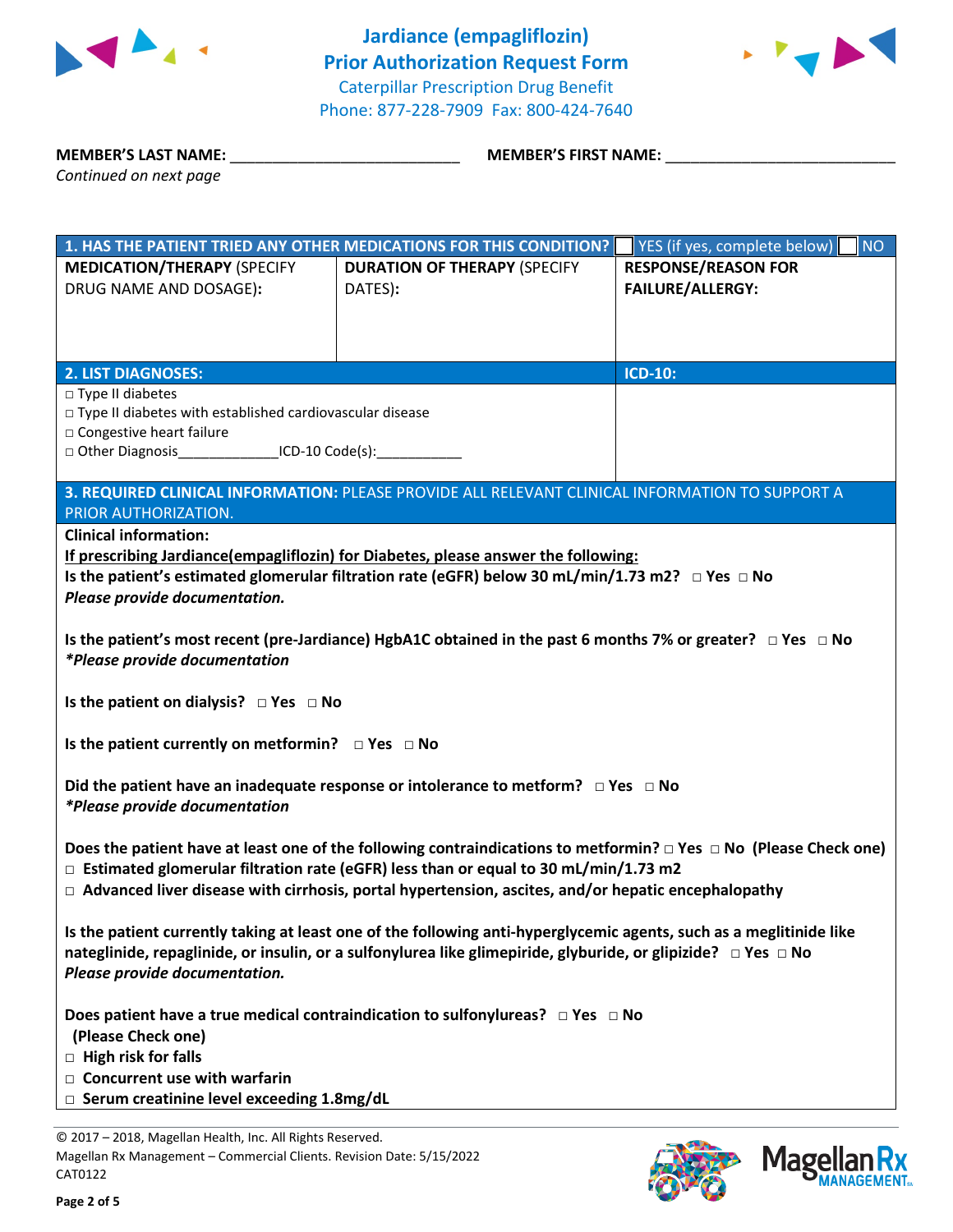

**Jardiance (empagliflozin) Prior Authorization Request Form** Caterpillar Prescription Drug Benefit Phone: 877-228-7909 Fax: 800-424-7640



| <b>MEMBER'S LAST NAME:</b><br><b>MEMBER'S FIRST NAME:</b>                                                                                                                                                                                                                                                           |
|---------------------------------------------------------------------------------------------------------------------------------------------------------------------------------------------------------------------------------------------------------------------------------------------------------------------|
| □ Estimated glomerular filtration rate (GFR) less than or equal to 30 mL/min/1.73 m2                                                                                                                                                                                                                                |
| □ History of sulfa-induced Stevens-Johnson syndrome                                                                                                                                                                                                                                                                 |
| $\Box$ History of sulfa-induced toxic epidermal necrolysis                                                                                                                                                                                                                                                          |
| $\Box$ History of sulfa allergy                                                                                                                                                                                                                                                                                     |
| Is the patient's most recent hemoglobin A1c level within the past 6months 7.0-10%, inclusive? $\Box$ Yes $\Box$ No<br>Please provide documentation.                                                                                                                                                                 |
|                                                                                                                                                                                                                                                                                                                     |
| Does the patient's body mass index(BMI) exceed $45\text{kg/m}^2$ ? $\Box$ Yes $\Box$ No                                                                                                                                                                                                                             |
| Is the patient's estimated glomerular filtration rate (eGFR) above 30 mL/min/1.73 m2? $\Box$ Yes $\Box$ No<br>Please provide documentation.                                                                                                                                                                         |
| Is the patient's medical history positive for at least one of the following? $\Box$ Yes $\Box$ No<br>Please check at least one of the following:<br>□ MI or Stroke                                                                                                                                                  |
| □ Imaging shows single-vessel or multi-vessel coronary artery disease<br>$\Box$ Previous coronary revascularization procedure<br>$\Box$ Positive cardiac stress test                                                                                                                                                |
| $\Box$ Hospital admission for unstable angina                                                                                                                                                                                                                                                                       |
| $\Box$ Occulsive peripheral arterial disease (defined as limb revascularization procedure, limb or foot amputation due<br>to circulatory insufficiency, imaging or non-invasive study showing evidence of more than 50% stenosis in an<br>artery, and/or ankle: brachial index equaling less than 0.9 in an ankle.) |
| For diagnosis of congestive heart failure, please answer the following:                                                                                                                                                                                                                                             |
| Does patient have an ejection fraction(EF) equaling 40% or less? $\Box$ Yes $\Box$ No Please provide documentation.                                                                                                                                                                                                 |
| Does patient have an ejection fraction(EF) greater than 40%? Please provide documentation.                                                                                                                                                                                                                          |
| Has patient ever had NYHA class II, III or IV symptoms of heart failure? $\Box$ Yes $\Box$ No Please provide documentation.                                                                                                                                                                                         |
| Does patient's body mass index(BMI) equal less than $45\text{kg/m}^2$ ? $\Box$ Yes $\Box$ No Please provide documentation.                                                                                                                                                                                          |
| Does patient have a NT-proBNP greater than $300pg/ml? \Box Yes \Box No Please provide documentation.$                                                                                                                                                                                                               |
| For patients with A-fib, is the NT-proBNP greater than $900pg/ml? \Box Yes \Box No Please provide documentation.$                                                                                                                                                                                                   |
| IF NT-proBNP not available, does patient have a BNP > 100pg/ml without kidney failure? $\Box$ Yes $\Box$ No Please<br>submit chart documentation.                                                                                                                                                                   |
| If NT-proBNP not available and patient has kidney failure, does patient have a BNP>200pg/ml? $\Box$ Yes $\Box$ No Please<br>submit chart documentation.                                                                                                                                                             |
| If NT-proBNP not available and patient has Atrial fibrillation(AF), does patient have a BNP >150pg/ml? $\Box$ Yes $\Box$ No<br><b>Please submit chart documentation</b>                                                                                                                                             |



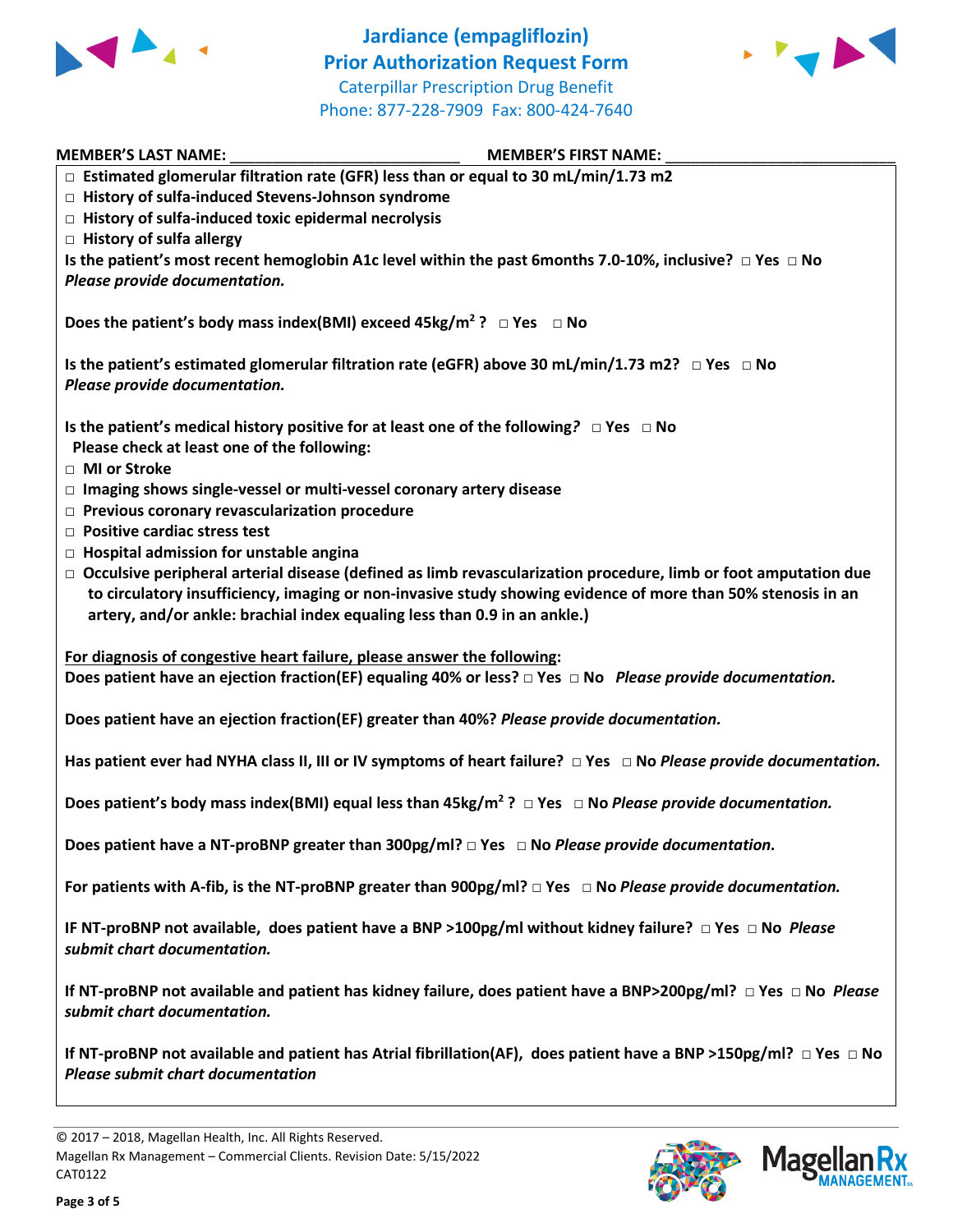



### **MEMBER'S LAST NAME:** \_\_\_\_\_\_\_\_\_\_\_\_\_\_\_\_\_\_\_\_\_\_\_\_\_\_\_ **MEMBER'S FIRST NAME:** \_\_\_\_\_\_\_\_\_\_\_\_\_\_\_\_\_\_\_\_\_\_\_\_\_\_\_

| IVILIVIDLI\ J LAJI IVAIVIL.<br><b>INICIAIDEIS 3 LIUSI IAMIAIE.</b>                                                           |
|------------------------------------------------------------------------------------------------------------------------------|
| Does the patient have structural heart disease such as one or more of the following:? $\Box$ Yes $\Box$ No Please provide    |
| documentation from echocardiogram.                                                                                           |
| $\Box$ LA width >4.0cm                                                                                                       |
| $\Box$ LA length >5.0 cm                                                                                                     |
| □ LA area >20cm2                                                                                                             |
| □ LA volume >55ml                                                                                                            |
| □ LA volume index >34ml/m2                                                                                                   |
| Does the patient has left ventricular hypertrophy defined by at least one of the following: $P \Box$ Yes $\Box$ No Please    |
| provide documentation from echocardiogram.                                                                                   |
| □ Septal thickness or posterior wall thickness >1.1 cm                                                                       |
| □ LV mass index(LVMI) >115g/m2 for males and >95 g/m2 for females                                                            |
| $\Box$ E/e' (mean septal and lateral) >13                                                                                    |
| $\Box$ e' (mean septal and lateral) <9cm/s                                                                                   |
|                                                                                                                              |
| Has patient been hospitalized in the past 12 months before starting Jardiance(empagliflozin)? $\Box$ Yes $\Box$ No Please    |
| provide documentation.                                                                                                       |
|                                                                                                                              |
| Is patient on a stable dose of a diuretic? $\Box$ Yes $\Box$ No Please provide documentation.                                |
|                                                                                                                              |
| Has patient had a myocardial infarction, coronary bypass graft surgery or other major cardiovascular surgery,                |
| stroke or TIA in the past 90 days of starting Jardiance? $\Box$ Yes $\Box$ No Please provide documentation.                  |
|                                                                                                                              |
| Has patient had a heart translplant? $\square$ Yes $\square$ No                                                              |
|                                                                                                                              |
| Does patient have acute decompensated heart failure? $\square$ Yes $\square$ No                                              |
|                                                                                                                              |
| Does patient have significant chronic pulmonary disease? $\Box$ Yes $\Box$ No                                                |
|                                                                                                                              |
| Does patient have and eGFR less than $20$ ml/min/1.73m <sup>2</sup> ? $\Box$ Yes $\Box$ No                                   |
|                                                                                                                              |
| Does patient require dialysis? $\Box$ Yes $\Box$ No                                                                          |
|                                                                                                                              |
| Is patient's heart failure related to any of the following? $\Box$ Yes $\Box$ No Please check at least one of the following: |
| $\square$ infiltrative disease                                                                                               |
| $\Box$ accumulation disease                                                                                                  |
|                                                                                                                              |
| $\Box$ muscular dystrophy                                                                                                    |
| $\Box$ hypertrophic obstructive cardiomyopathy                                                                               |
| $\Box$ known pericardial restriction                                                                                         |
| $\Box$ valvular disease expected to lead to surgery                                                                          |
| $\Box$ atrial fib/flutter with a resting heart rate greater than 110 bpm                                                     |
|                                                                                                                              |
| Are there any other comments, diagnoses, symptoms, medications tried or failed, and/or any other information the             |
| physician feels is important to this review?                                                                                 |
|                                                                                                                              |
|                                                                                                                              |
|                                                                                                                              |

© 2017 – 2018, Magellan Health, Inc. All Rights Reserved. Magellan Rx Management – Commercial Clients. Revision Date: 5/15/2022 CAT0122